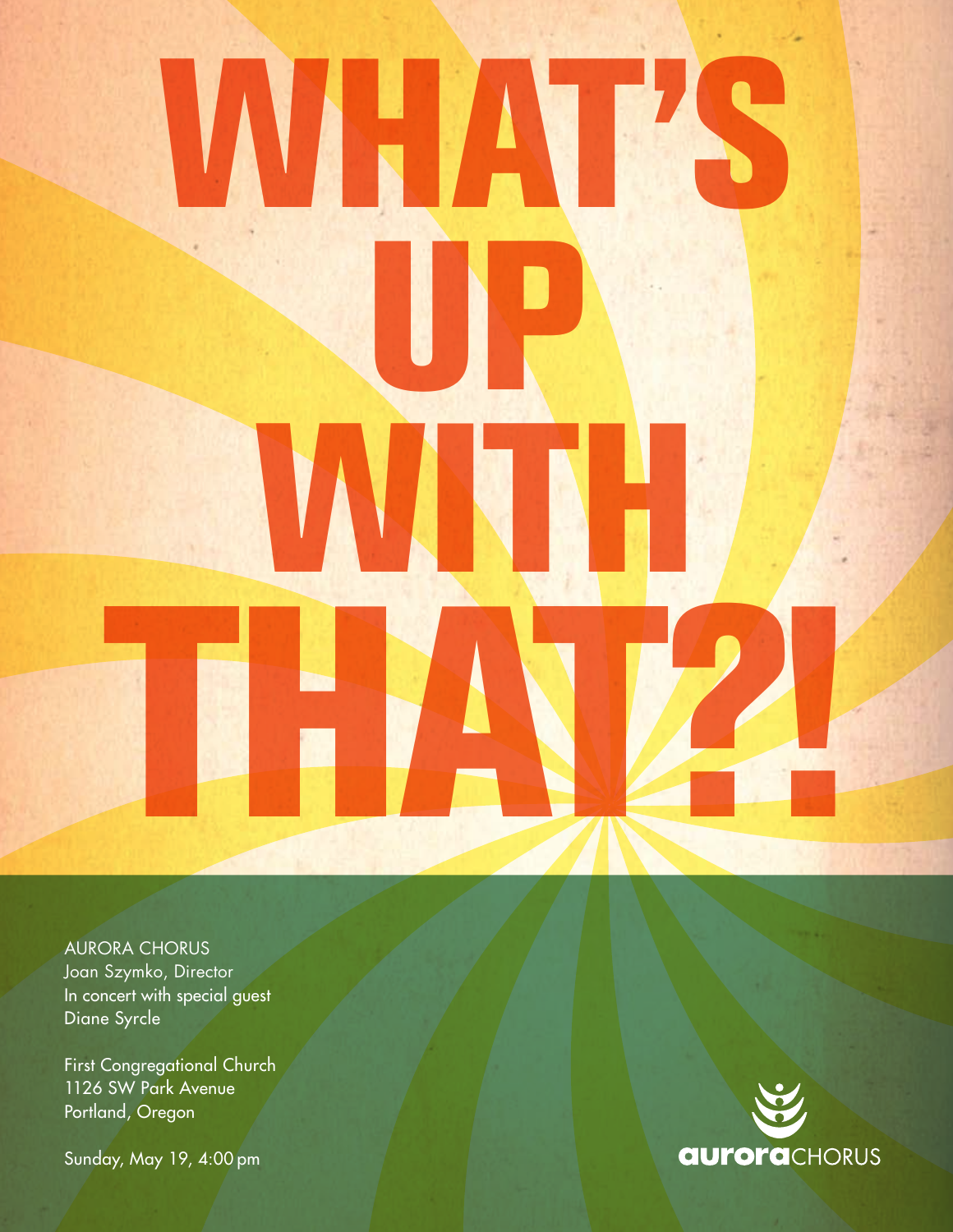## From the Artistic Director

### **Greetings, Friends!**

Aurora is pleased to welcome an old friend to today's concert stage and to introduce a new one. Diane Syrcle has performed with Aurora Chorus as a soprano soloist and has stepped in on several occasions to sub for me as rehearsal director. Her warmth, humor, and musical talents will all be on display in today's concert, as will her newfound passion for the banjo. Serendipity and synchronicity brought Sister Kathy Sherman and Aurora Chorus together. Kathy will be singing with us on her song, "Love Cannot Be Silenced."

Two American poets share their journeys to "self" as we open our concert. May Sarton's powerful yet tender poem "Now I Become Myself" is set with skill and grace by one of Aurora's favorite composers, Gwyneth Walker. "Finding Her Here" is a paen to self-acceptance. (Both poems appear on the next page.) Our performance then turns toward some potent issues, with doses of levity, love, and some outrage—sometimes all in the same song. Humor does have the ability to help us look at attitudes and issues with a directness that might otherwise be too painful to view head on. Case in point: Despite progress made with regard to women's status and rights, women in America today remain secondclass citizens. Songs like "What's Up With That?," "Big Legged Woman," and "Binders Full of Women" allow us to laugh and be indignant at the same time.

Aurora singing about sex—what's up with that? William Blake's "Garden of Love," with notions about the naturalness of sexuality, was a direct attack on the Church of England in the late 18th century. His poem is surprisingly relevant today, as religious institutions hold on to constricting beliefs and traditions while cultural attitudes about sexuality and marriage in the U.S. and in places around the world are shifting with surprising speed. We sing "Simply Love" about a lesbian family, a song I first directed over 30 years ago. There are still many people and institutions that "tear their hair" about homosexuality, but I so hope that the need to sing this song will soon disappear. What better topic to explore than sex/love? How about food?! Better yet-love and food! My composer colleagues David Childs and Paul Carey offer up some sensuous musical moments to close our first half. And don't be surprised if you find yourself craving Mexican food later tonight.

Our second half opens with another 18th-century writing that still resonates—this time, a letter from Abigail Adams to her husband, John, upon America's declaration of independence from England. I can't help wondering what Abigail's remarks might be on Mitt Romney's "binders full of women." Or what words she might have for her husband if he had voted against the Lilly Ledbetter Act. I do know that they would be words of great wit, wisdom, and tact.

You may be surprised to hear Aurora rapping on "My Water's on Fire," a song about the facts on fracking. The "either/or" debate about fracking has folks who need good-paying jobs so they can put food on the family table pitted against folks who want to ensure that we have safe drinking water on that same table. Fracking is just one of a numbing number of environmental quandaries we find ourselves in. Finding a way past "either/or" thinking is our only hope. For myself, hope is getting hard to grasp, because no matter how "green" my community is, or how conscientious my individual lifestyle may be, the enormity of environmental degradation, of climate change and its consequences, is overwhelming. Sometimes I just jump up and down, shouting "What's up with that!?" Or I ignore it all and get lost in "me"—my garden, my relationships, my career, my iPad—all worthy pursuits (well, maybe not the iPad). And then there are the times when I can no longer numb or ignore my anger and grief—and I sit down and cry.

What *can* we do that makes any difference? We can sing. We can feel and share our grief. We can cry together. We can make community. We can bear witness and remain present, "choosing love over fear" as Holly Near declares in our closing song, "We're Still Here." Thank *you* for being here with Aurora Chorus today!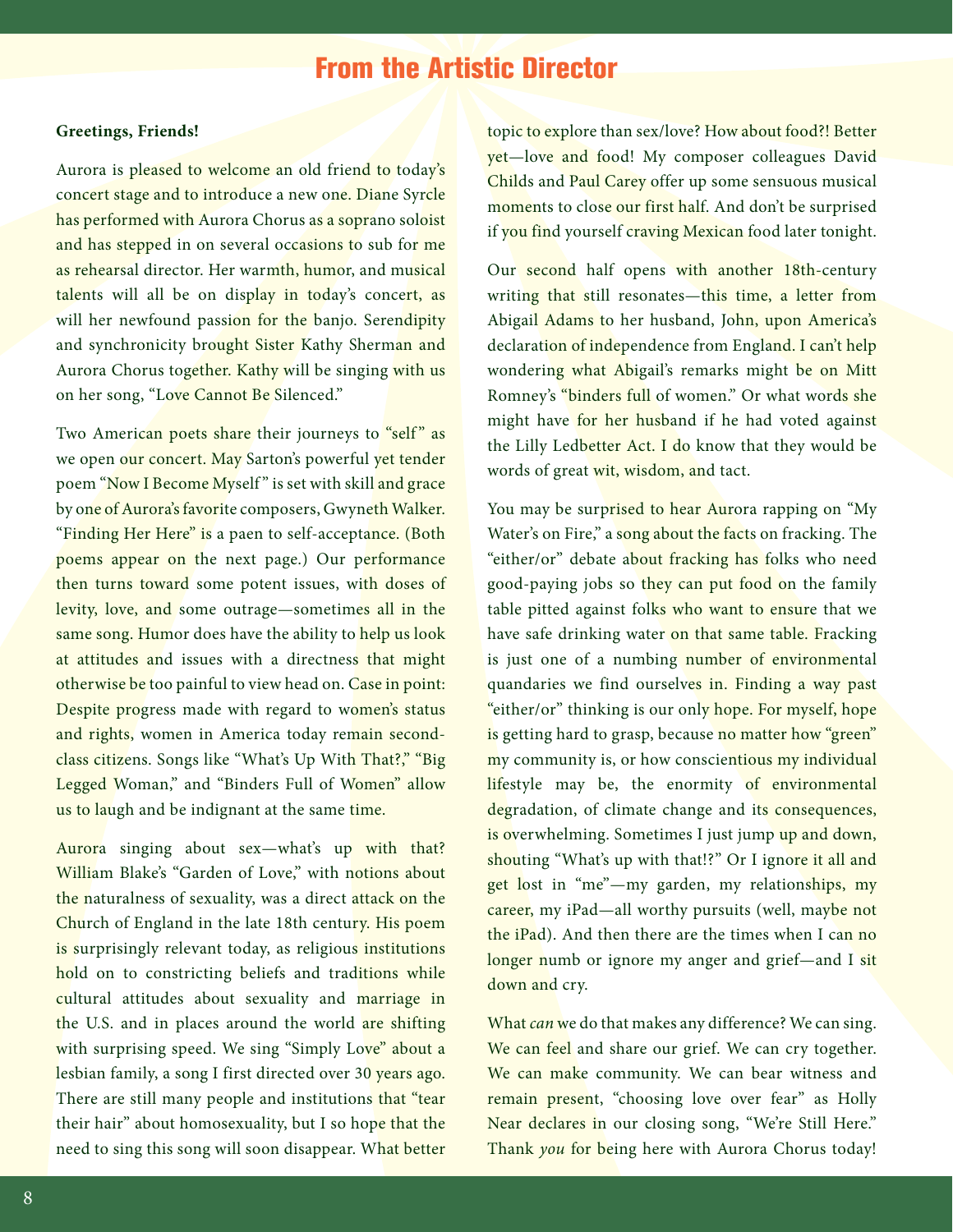You know, that we get to sing together in community week after week in rehearsal is reason enough for many of the women in Aurora to give so much of their time and energy to the music. That we get to share it with you is a great honor and gift.

*I have inherited a belief in community, the promise that a gathering of the spirit can both create and change culture. In the desert, change is nurtured even in stone by wind, by water, through time.*  — Terry Tempest Williams

Thank you all for coming to this gathering of spirit.

**Joan Szymko**, Artistic Director Aurora Chorus

### **Now I Become Myself**

by May Sarton

Now I become myself. It's taken Time, many years and places; I have been dissolved and shaken, Worn other people's faces, Run madly, as if Time were there, Terribly old, crying a warning, "Hurry, you will be dead before—" (What? Before you reach the morning? Or the end of the poem is clear? Or love safe in the walled city?) Now to stand still, to be here, Feel my own weight and density! The black shadow on the paper Is my hand; the shadow of a word As thought shapes the shaper Falls heavy on the page, is heard. All fuses now, falls into place From wish to action, word to silence, My work, my love, my time, my face Gathered into one intense Gesture of growing like a plant. As slowly as the ripening fruit Fertile, detached, and always spent,

Falls but does not exhaust the root, So all the poem is, can give, Grows in me to become the song, Made so and rooted by love. Now there is time and Time is young. O, in this single hour I live All of myself and do not move. I, the pursued, who madly ran, Stand still, stand still, and stop the sun!

### **Finding Her Here**

by Jayne Relaford Brown

I am becoming the woman I've wanted, grey at the temples, soft body, delighted, cracked up by life with a laugh that's known bitter but, past it, got better, knows she's a survivor that whatever comes, she can outlast it. I am becoming a deep weathered basket. I am becoming the woman I've longed for, the motherly lover with arms strong and tender, the growing daughter who blushes surprises. I am becoming full moons and sunrises. I find her becoming, this woman I've wanted, who knows she'll encompass, who knows she's sufficient, knows where she's going and travels with passion. Who remembers she's precious, but knows she's not scarce who knows she is plenty, plenty to share.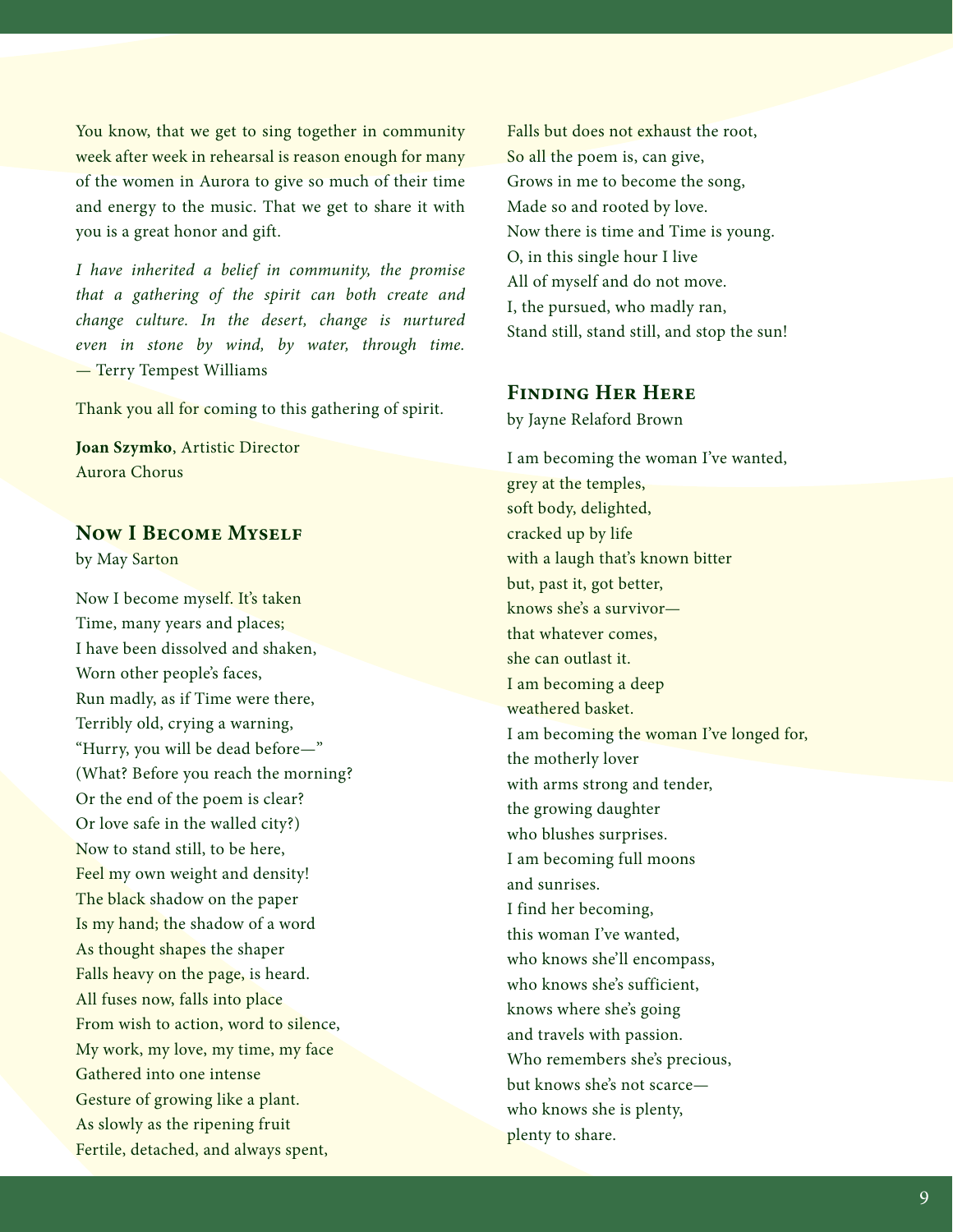# WHAT'S UP WITH THAT?!

| <b>AURORA CHORUS WITH SPECIAL GUEST DIANE SYRCLE</b> |                                                                                                                                           |
|------------------------------------------------------|-------------------------------------------------------------------------------------------------------------------------------------------|
| <b>Now I Become Myself</b>                           | Gwyneth Walker, text: May Sarton                                                                                                          |
| <b>Finding Her Here</b>                              | Joan Szymko, text: Jayne Relaford Brown                                                                                                   |
| <b>Big Legged Woman</b>                              | The Righteous Mothers, arr. Pam Gerke and Joan Szymko<br>Solo: Judi Ranton and Wendy Street                                               |
| <b>What's Up with That?</b>                          | <b>Helen Lewis Moore</b><br>Solo: Tina Izen                                                                                               |
| The Garden of Love                                   | Joan Szymko, text: William Blake<br>Solo: Diane Syrcle                                                                                    |
| The love that binds us                               | Zach Wahl, 2011 address to the Iowa State Legislature<br>Reader: Jean Wright                                                              |
| <b>Simply Love</b>                                   | Holly Near, arr. Joan Szymko                                                                                                              |
| <b>Quite Regularly Gay</b>                           | Joan Szymko, text: Gertrude Stein<br>Solo: Diane Syrcle                                                                                   |
| <b>I Am Not Yours</b>                                | David Childs, text: Sara Teasdale                                                                                                         |
| <b>Mashed Potato / Love Poem</b>                     | Paul Carey, text: Sidney Hoddes                                                                                                           |
| <b>Food Haiku</b>                                    | various, from "Haiku-Sine: 217 Tiny Food Poems<br>by Texans Who Love to Eat & Feed Their Heads"<br>Reader: Gayle Lovejoy and Andrea Burke |
| My Salsa Garden                                      | Elise Witt, arr. Michael Holmes                                                                                                           |
| <b>INTERMISSION</b>                                  |                                                                                                                                           |
| <b>Remember the Ladies</b>                           | Carol Barnett, text: Abigail Adams from a letter<br>to her husband, John Adams (1776)                                                     |
| <b>Binders Full of Women</b>                         | R.B. Sherman, text: Bob Rivers<br>Solo: Diane Syrcle                                                                                      |
| What we lose can't just<br>be measured in dollars    | Lilly Ledbetter<br>Reader: Sharon Rose                                                                                                    |
| <b>Fifty-Nine Cents</b>                              | Fred Small, additional lyrics by The Labor Theater<br>and Joan Szymko; arr. Joan Szymko                                                   |